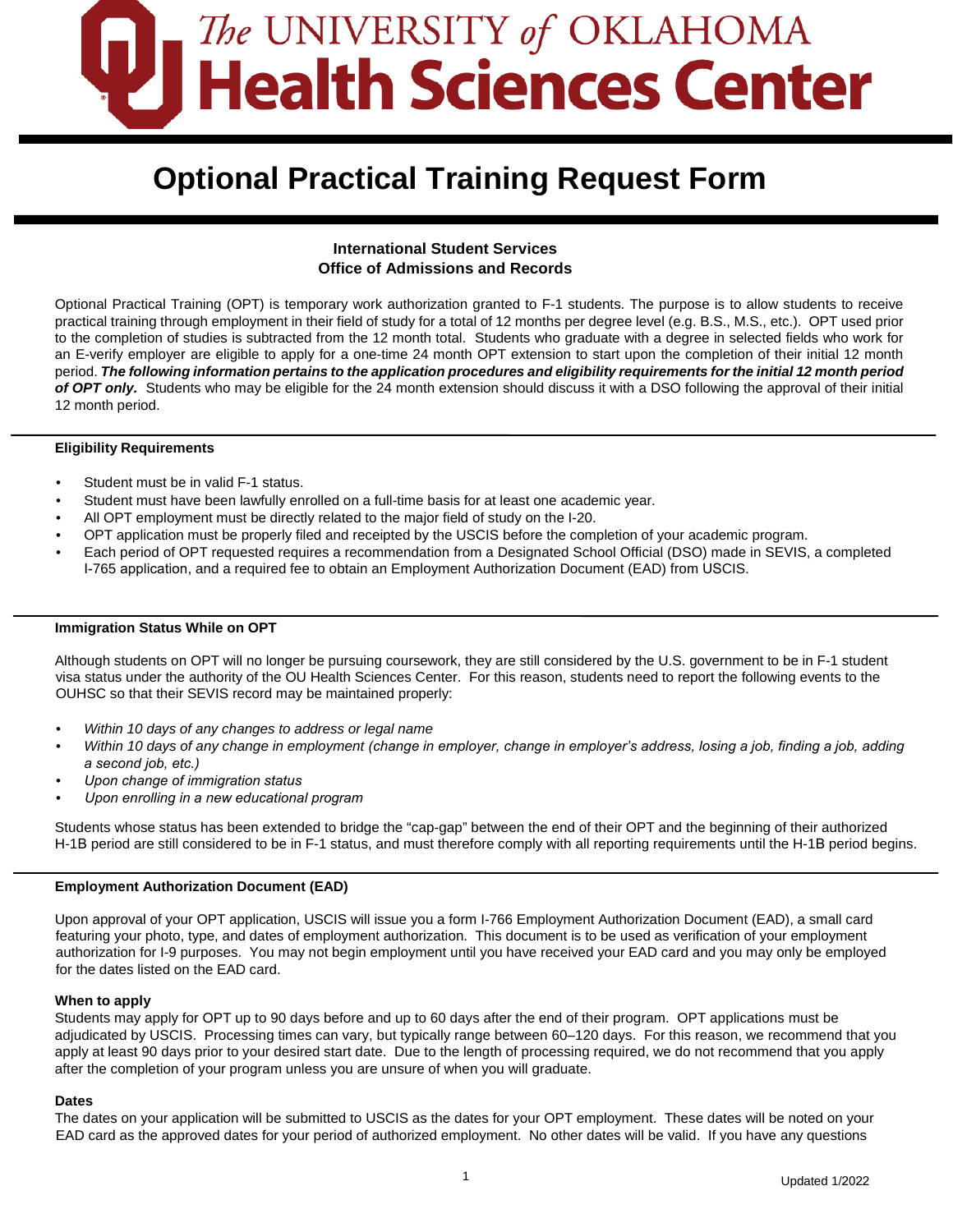#### about which dates you would like, please consult with a DSO. *You may not begin employment until the first day of authorization (as indicated on the EAD) has been reached AND you have actually received the EAD card.*

You may only work until the end date listed on your EAD card with only two exceptions:

If you have applied and received approval for a change of status to H-1B which must start at the beginning of the next fiscal year (October 1). In this case, immigration regulations provide employment authorization during the time between the end of your authorized OPT and the beginning of your approved H-1B status.

If you have submitted an application for a 24 month OPT extension prior to the end of your current period of OPT, your employment authorization will be extended until the application is adjudicated. Once adjudicated, the OPT extension period will start immediately upon the completion of the initial period of OPT, regardless of the date of adjudication.

*Do not assume that your employment authorization has been automatically extended unless you have verified your status with a DSO at the OUHSC.* 

Date of completion of program – For undergraduate students, this is the last day of coursework during the final semester. For graduate students, this is the date the thesis/dissertation is successfully defended **or** the last day of coursework during the final semester. *Students may not work on campus after the date of completion as certified on the OPT application!*

If the Program End Date on your I-20 is in the future, the end of your program is considered to be the date of completion of your program, not the end date as listed on your I-20. The Program End Date on your I-20 will be adjusted to match the date of completion of your program.

Students may begin employment any time within the 60 day grace period following the completion of studies. The earliest OPT may begin is the day after the completion of your program and the latest you may begin OPT is 59 days after the completion of your program.

OPT is automatically terminated when a student begins a new program of study or when there is a change in level of study.

#### **Application Procedures**

#### **Step 1**

Meet with your academic advisor to verify that you will be meeting the requirements for graduation and have him/her complete the Final Semester Verification Form.

#### **Step 2**

Bring the following documents to the Office of Admissions and Records, LIB 121, to have the OPT recommendation made in SEVIS:

- $\Box$  Original Passport and VISA (Passport must be valid 6 months in future)
- □ 2 copies of Passport and VISA (Student must bring copies to appointment)
- $\Box$  Original form I-94, if received at the port of entry.
- 2 copies of Form I-94 (Student must bring copies to appointment. Go to I94cbp.dhs.gov to print.)
- I-20 with OPT dates on 2nd page (DSO will provide at appointment)
- □ Completed page 3 of OPT Request Form
- Final Semester Verification Form signed by your academic advisor
- $\square$  Prior EAD cards (if applicable)
- Completed form I-765--Item #27 should include the following codes:
	- Pre-completion OPT: (c)(3)(A)
	- Post-completion OPT: (c)(3)(B)
	- Item #28 only applies to STEM extensions and should be left blank
- $\Box$  Two passport sized photos (Print name and I-94 number on the back)
- Required application fee a check or money order for \$410.00 made payable to "Department of Homeland Security" (list your SEVIS ID number on check or money order)

#### **Step 3**

A DSO will recommend OPT in SEVIS and issue another I-20 noting the OPT. All documents will be returned to you to be mailed. You can also apply online at https://www.uscis.gov/i-765.

#### **Step 4**

Your EAD card will be mailed to the address you listed on the I-765. You may not begin employment until you have received your EAD card. Please submit a copy of your EAD card to Admissions & Records once it is received.

**\*\*\*Note:** You may submit your OPT request to USCIS up to 90 days prior to degree completion. Processing may take 60-120 days and is impossible to predict. It is highly recommended that you apply for OPT early!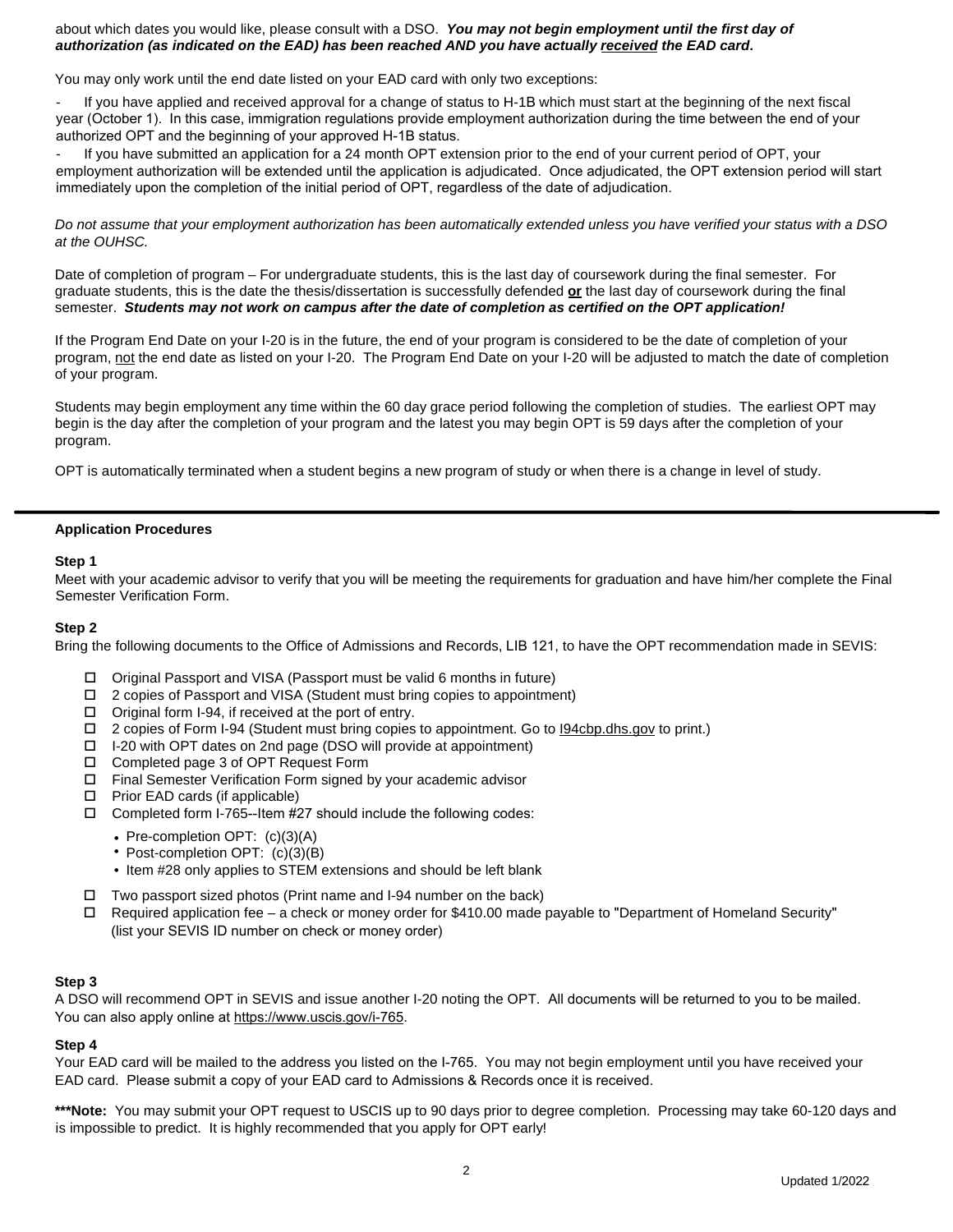# **Requirements while on Optional Practical Training**

- $\checkmark$  OPT authorization is date-specific. Beginning employment prior to the authorization date or continuing employment after the end date of the authorization will be considered unauthorized off-campus employment and the student will therefore be considered out-of-status.
- OPT is not employer specific. You may change employers at will during your period of OPT; however, you must report all changes in employment to a DSO within 48 hours of the change. This includes the name and address of your employer, addition of a second employer, loss of employment, change of employer, periods of unemployment, etc. Failure to do so may result in the loss of your status as an F-1 student pursuing OPT.
- $\checkmark$  F-1 status while on OPT is employment-based. Regulations allow students to have gaps in employment of no more than 90 days during the initial 12 month OPT period or 120 days aggregate for students who have received the 24 month extension. Further periods of unemployment may result in the termination of your status. All periods of unemployment must be reported to a DSO at the OUHSC.
- OPT employment must be in the area of study as listed in SEVIS and printed on the I-20. Students who have double majors may seek employment in either area of study. It is the student's responsibility to ensure that the employment is in a field related to his/her field of study. If immigration officials determine that a student's employment is unrelated to the field of study, it may result in a loss of the student's status.
- F-1 visa holders on OPT must receive travel authorization from a DSO prior to travel for the duration of the OPT period. During the period of OPT, the DSO endorsement on page 2 of the I-20 is only valid for 6 months, unlike the one year period of validity during the course of study. Students should receive a travel endorsement prior to each period of travel outside the U.S.
- Travel while on OPT is somewhat riskier than travel during the field of study. Students are encouraged to discuss risk factors with a DSO prior to any travel abroad while on OPT.
- $\checkmark$  Regulations permit one year of OPT per educational level. Students pursuing a second degree at the same educational level (i.e. a second M.S.) who were granted 12 months of OPT at the first educational program may not be authorized for additional OPT for the second degree. Students may receive an additional year of OPT at a higher educational level, however, students may only receive one 24 month extension per lifetime and may not receive an additional extension at a higher educational level.
- Students remain in F-1 status for the duration of their OPT and during the cap-gap period and are required to report the following changes or updates to a DSO:
	- Address
	- Phone number
	- $\checkmark$  E-mail address
	- Legal name
	- $\checkmark$  Immigration status
	- Employer name Employer Address
	- $\checkmark$  Employment status
	- $\checkmark$  Addition or termination of a secondary employment  $\checkmark$  Loss of employment
	- Loss of employment
	- $\checkmark$  All dates of unemployment
- The OUHSC ISS office will contact all students on OPT regularly to request verification of status. It is the student's responsibility to respond to these requests in addition to reporting other changes as outlined above. Failure to do so may result in loss of immigration status.
- *Students applying for post-completion OPT will have their program end dates changed to reflect program completion prior to the beginning of OPT. Students may not work on campus following the program end date on the new I-20 bearing OPT authorization, even if they do not complete their academic program on that date. Students who do not complete their academic program by the authorized program end date must discuss their options with a DSO as soon as possible.*